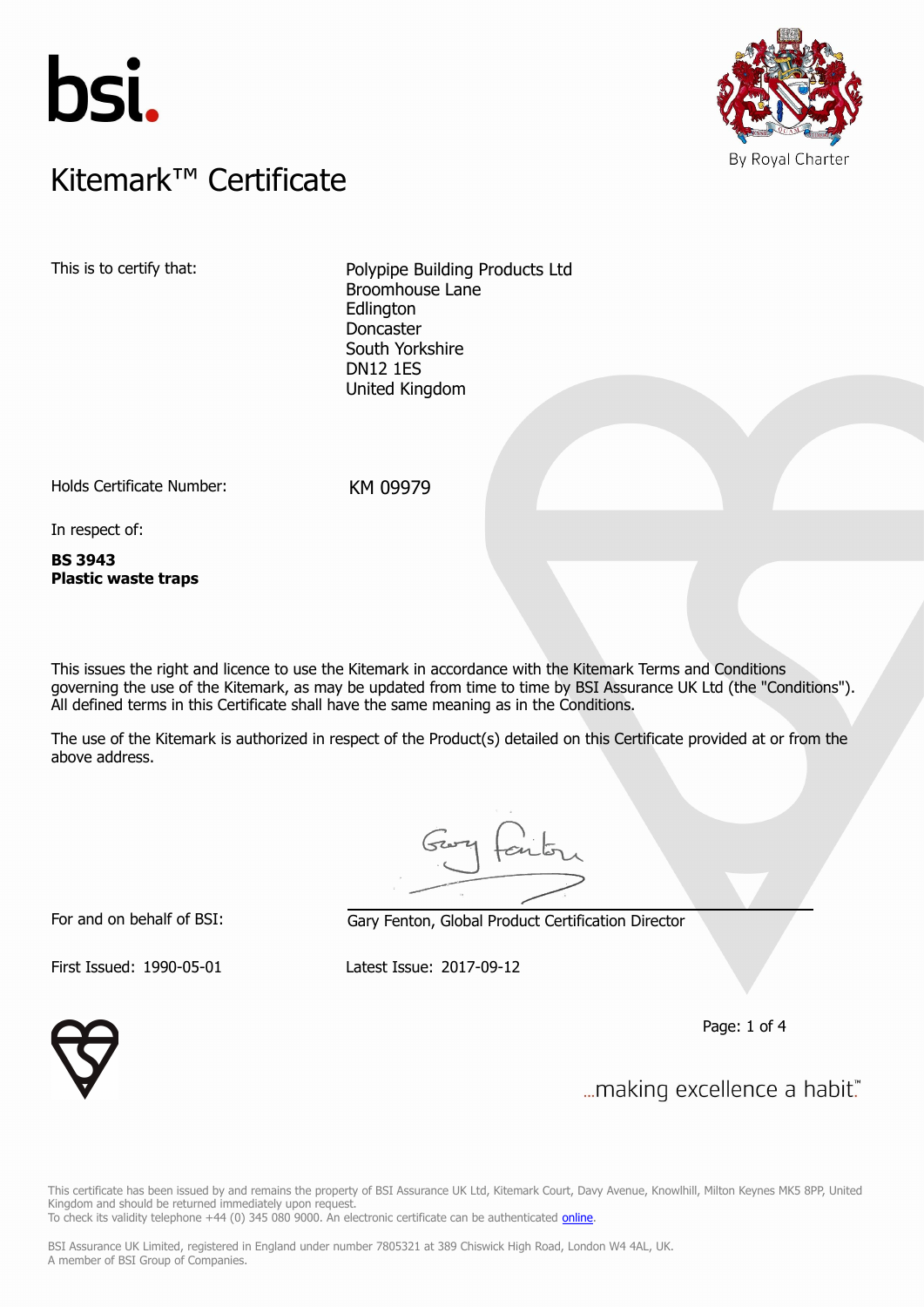## Kitemark™ Certificate

No. KM 09979

#### **BS 3943: 1979 - Plastic Waste Traps**

#### **The scope of this Certificate covers the following products**

| <b>Polypipe</b><br><b>Code No</b> | <b>Polypipe</b><br><b>Terrain</b><br><b>Code No</b> |
|-----------------------------------|-----------------------------------------------------|
| <b>WP37</b>                       |                                                     |
| <b>WP38</b>                       |                                                     |
| <b>WP45</b>                       | 411.125                                             |
| WP45V                             | 411AS.125                                           |
| <b>WP46</b>                       | 411.15                                              |
| WP46PV                            | 411AS.15                                            |
| WPT47                             | 411T.125                                            |
| WPT47PV                           | 412AS.125                                           |
| WPT48                             | 411T.15                                             |
| WPT48PV                           | 421AS.15                                            |
| WP41T                             | 421.125                                             |
| WP42T                             | 421.125                                             |
| <b>WP41</b>                       | 415.125                                             |
| <b>WP42</b>                       | 415.15                                              |
|                                   |                                                     |

| 40mm Running Trap: 38mm Seal      | PRT <sub>2S</sub> |           |
|-----------------------------------|-------------------|-----------|
| 40mm Running Trap: 76mm Seal      | PRT <sub>2D</sub> | 445.15    |
| 32mm Running Trap: 38mm Seal      | RT138             |           |
| 32mm Running Trap: 75mm Seal      | RT176             | 445.125   |
| 32mm Running Trap: 75mm Polyvalve | RT176PV           | 445AS.125 |
| 40mm Running Trap: 75mm Polyvalve | PRT2DPV           | 445AS.15  |

First Issued: 1990-05-01 Latest Issue: 2017-09-12

Page: 2 of 4

This certificate has been issued by and remains the property of BSI Assurance UK Ltd, Kitemark Court, Davy Avenue, Knowlhill, Milton Keynes MK5 8PP, United Kingdom and should be returned immediately upon request.

To check its validity telephone +44 (0) 345 080 9000. An electronic certificate can be authenticated *[online](https://pgplus.bsigroup.com/CertificateValidation/CertificateValidator.aspx?CertificateNumber=KM+09979&ReIssueDate=12%2f09%2f2017&Template=uk)*.

BSI Assurance UK Limited, registered in England under number 7805321 at 389 Chiswick High Road, London W4 4AL, UK. A member of BSI Group of Companies.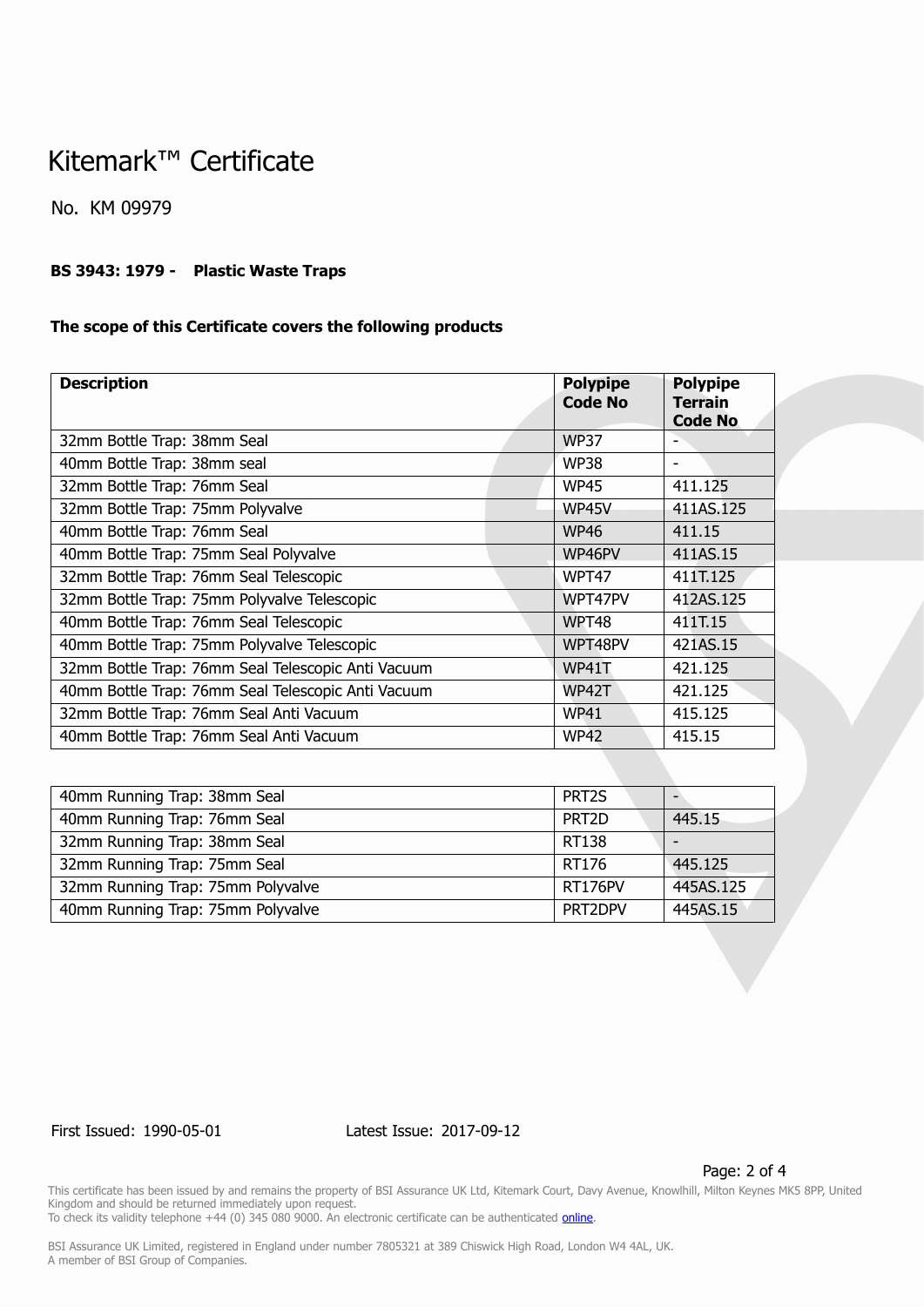# Kitemark™ Certificate

No. KM 09979

### **BS 3943: 1979 - Plastic Waste Traps**

| <b>Description</b>                                        | <b>Polypipe</b><br><b>Code No</b> | <b>Polypipe</b><br><b>Terrain</b><br><b>Code No</b> |
|-----------------------------------------------------------|-----------------------------------|-----------------------------------------------------|
| 32mm Tubular Trap: 38mm Seal                              | <b>WP49</b>                       |                                                     |
| 32mm Tubular Trap: 76mm Seal                              | <b>WP39</b>                       | $\overline{\phantom{a}}$                            |
| 40mm Tubular Trap: 38mm Seal                              | <b>WP50</b>                       |                                                     |
| 40mm Tubular Trap: 76mm Seal                              | <b>WP40</b>                       | $\overline{\phantom{a}}$                            |
| 32mm Tubular Trap: 38mm Seal Swivel P                     | <b>WT50</b>                       | $\blacksquare$                                      |
| 40mm Tubular Trap: 38mm Seal Swivel P                     | <b>WT51</b>                       | $\overline{a}$                                      |
| 32mm Tubular Trap: 76mm Seal Swivel P                     | <b>WT52</b>                       | $\overline{a}$                                      |
| 32mm Tubular Trap: 65mm Polyvalve                         | WT52PV                            |                                                     |
| 40mm Tubular Trap: 76mm Seal Swivel P                     | <b>WT53</b>                       | 431.15                                              |
| 40mm Tubular Trap: 75mm Polyvalve                         | WT53PV                            | 431AS.15                                            |
| 32mm Tubular Trap: 38mm Seal Swivel S                     | <b>WT54</b>                       | $\blacksquare$                                      |
| 40mm Tubular Trap: 38mm Seal Swivel S                     | <b>WT55</b>                       | $\blacksquare$                                      |
| 32mm Tubular Trap: 76mm Seal Swivel S                     | <b>WT56</b>                       | 432.125                                             |
| 40mm Tubular Trap: 76mm Seal Swivel S                     | <b>WT57</b>                       | 432.15                                              |
| 32mm Tubular Trap: 76mm Seal Swivel P Telescopic          | <b>WT64</b>                       |                                                     |
| 32mm Tubular Trap: 75mm Seal Polyvalve Telescopic         | WT64PV                            | 431TAS.125                                          |
| 40mm Tubular Trap: 76mm Seal Swivel P Telescopic          | <b>WT63</b>                       | 431TAS.15                                           |
| 40mm Tubular Trap: 75mm Seal Polyvalve Telescopic         | WT63PV                            |                                                     |
| 40mm Tubular Trap: 76mm Seal Swivel P with Cleaning Eye   | <b>WT66</b>                       |                                                     |
| 40mm Tubular Trap: 76mm Seal Washing Machine Trap         | <b>WT59</b>                       | 434.15                                              |
| 40mm Tubular Trap: 76mm Seal With Washing Machine Adaptor | PWM <sub>2</sub>                  | 433.15                                              |

| 40mm Low Level Bath Trap: 38mm Seal                             | <b>WT76</b> | 457.15 |
|-----------------------------------------------------------------|-------------|--------|
| 40mm Low Level Bath Trap: 50mm Seal                             | <b>WT77</b> | 458.15 |
| 40mm Low Level Bath Trap: 38mm Seal With Overflow Hose and Rose | <b>WT69</b> | 459.15 |
| 40mm Low Level Bath Trap: 76mm Seal                             | <b>WT68</b> |        |
| 40mm Low Level Bath Trap: 76mm Seal With Overflow Hose and Rose | <b>WT71</b> |        |
| 40mm Bath Trap: 38mm Polyvalve                                  | WT67PV      |        |
| 40mm Bath Trap: 75mm Polyvalve                                  | WT68PV      |        |
| 40mm Bath Trap: 38mm Polyvalve With Overflow                    | WT69PV      |        |
| 40mm Bath Trap: 75mm Polyvalve With Overflow                    | WT71PV      | 451.15 |

First Issued: 1990-05-01 Latest Issue: 2017-09-12

Page: 3 of 4

This certificate has been issued by and remains the property of BSI Assurance UK Ltd, Kitemark Court, Davy Avenue, Knowlhill, Milton Keynes MK5 8PP, United Kingdom and should be returned immediately upon request.

To check its validity telephone +44 (0) 345 080 9000. An electronic certificate can be authenticated *[online](https://pgplus.bsigroup.com/CertificateValidation/CertificateValidator.aspx?CertificateNumber=KM+09979&ReIssueDate=12%2f09%2f2017&Template=uk)*.

BSI Assurance UK Limited, registered in England under number 7805321 at 389 Chiswick High Road, London W4 4AL, UK. A member of BSI Group of Companies.